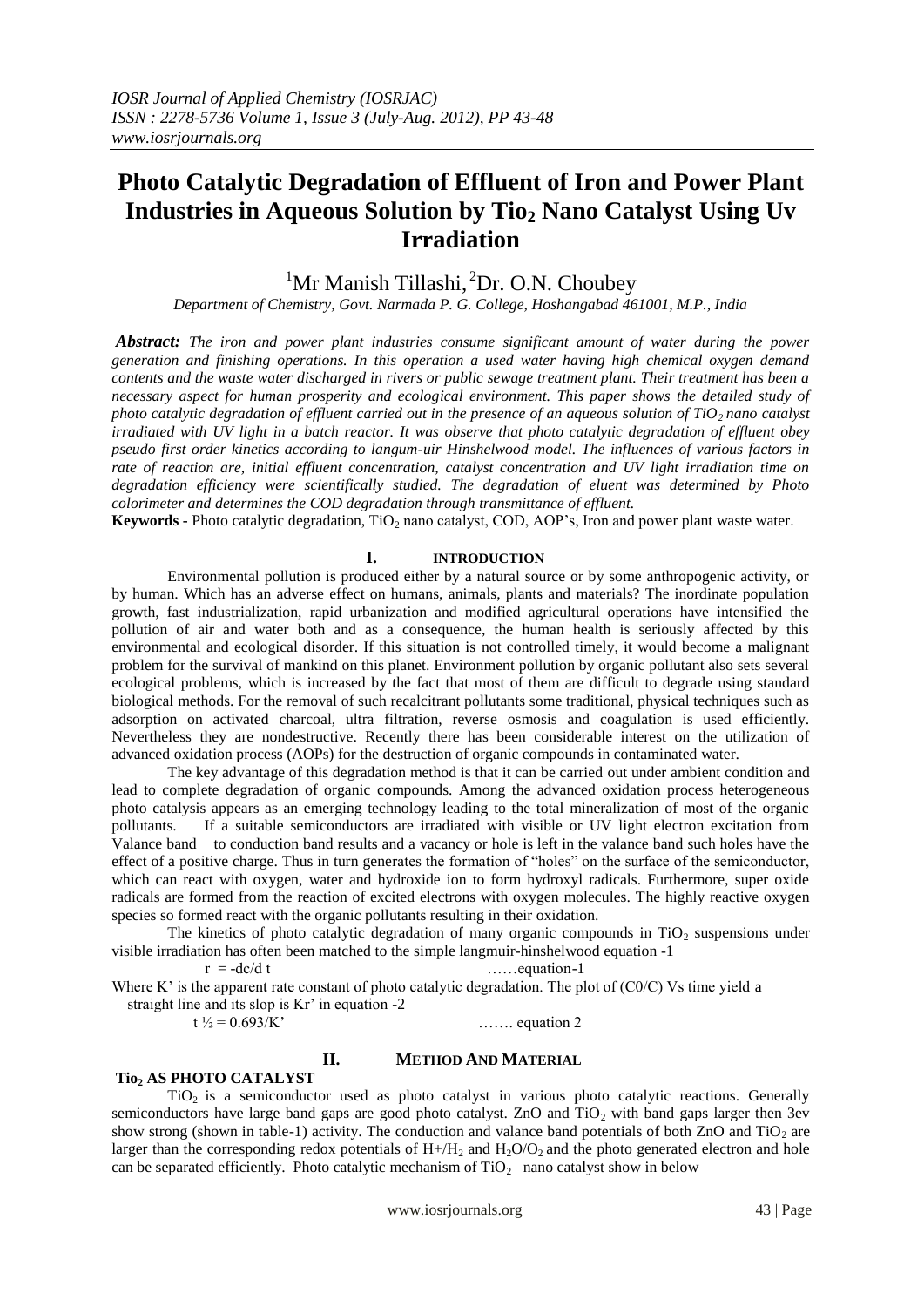|  |  | Photo Catalytic Degradation Of Effluent Of Iron And Power Plant Industries In Aqueous Solution |  |  |  |  |  |  |  |
|--|--|------------------------------------------------------------------------------------------------|--|--|--|--|--|--|--|
|--|--|------------------------------------------------------------------------------------------------|--|--|--|--|--|--|--|

| Band gap (ev) |
|---------------|
| 3.2           |
| 3.1           |
| 2.3           |
| 23            |
|               |

Table-1

#### **Chemistry Of Photo Catalytic Reaction**

When photo catalyst nano  $TiO<sub>2</sub>$  absorb the ultraviolet light from sun light or different sources ,then it will produce a pair of electron and holes .The valance electron of  $TiO<sub>2</sub>$  are become excited when they get the energy from UV light or illuminated by sources. If the energy of excited electron is greater than the threshold energy then electron goes to valance to conduction band of  $TiO<sub>2</sub>$  and create the negative electron and positivehole pair. The stage is referred as semiconductor photo excitation stage. Positive holes of  $TiO<sub>2</sub>$  break apart the water molecule to form hydrogen gas and hydroxyl radical and the negative electron react with oxygen molecule and form super oxide anion, This cycle continue when light is available.

 $TiO<sub>2</sub> + h<sub>V</sub> \rightarrow e<sub>cb</sub>$  (Conduction band electron) +  $h<sub>vb</sub>$ <sup>+</sup> (Valance band hole) ………………… equation-

Due to the higher band gap TiO2 can be activated only by UV irradiation of wavelength below 385 nm.The photo generated valance band hole and valance band electrons can either recombine to liberated heat , or make their own ways to the surface of TiO2,where they can react with species absorbed on the surface of catalyst shown in Equation 3 and 6.

| $h_{\nu b}$ + + H <sub>2</sub> O $\rightarrow$ HO <sup>*</sup> + H <sup>+</sup> |  |
|---------------------------------------------------------------------------------|--|
| Organic molecule + $h_{vb}^+$ $\rightarrow$ oxidation products,                 |  |
| $e^-_{ch} + O_2 \rightarrow O_2 \bullet -$                                      |  |
| $O_2^{\bullet} + H^+ \rightarrow HO_2^{\bullet-}$                               |  |
|                                                                                 |  |

Hydroxy redical HO<sup>\*</sup>, along with per hydroxyl redical  $HO_2^{\bullet-}$  can oxidise the most of the organic molecule and reduce the organic load in waste water.

#### **Experimental Set Up**

## **III. RESULT AND DISCUSSION**

Chemicals – all chemicals are of AR grade potassium dichromate, Sulphuric acid and mercuric sulfate was used. The photo catalyst  $TiO<sub>2</sub>$  nano catalyst was used.

#### **Experimental Procedure**

The photo catalytic reaction was carried out in a batch reactor with dimension of 7.5 X 6 cm (height X diameter) provide with a water circulation arrangement in order to maintain the temperature in the range of 25 – 300 C.The irradiation was carried out using 500W halogen lamp. In all cases during the photolysis experiments the effluent, Potassium dichromate, sulphuric acid and mercuric sulphate solution and the catalyst was placed in the reactor and stirred magnetically with simultaneously exposure to visible light. Sample was withdrawn at periodic intervals from the reactor to assess the extent of de-colorization. The intensity of light was measured by lux meter (Lutron LX-101). A photocolorimetr was used for measuring absorbance at different time intervals at 620 nm.

#### **Effect of Concentration of effluent**

Photo catalytic degradation of effluent for different concentration of effluent like 10mL, 15 mL , 20 mL ,25 mL and 30 mL solution containing 30 mg  $TiO<sub>2</sub>$  nano catalyst. The change in concentration of the effluent in the solution, plotted as function of concentration of effluent. It is seen that degradation of COD value was increase with time .Table- 1 shows the k value of COD degradation when concentration of catalyst is constant and effluent concentration are changed.

An aliquot of 3.0 ml was taken out from the reaction mixture at regular time intervals and the absorbance was measured at  $\lambda$  max =620 nm. It was observed that the absorbance of the solution decreases with increasing time intervals, which indicates that the concentration of COD decreases with increasing time of exposure. A plot of transmittance verses time was linear and follows pseudo first order kinetics. The rate constant was measured using following expression:

#### $k= 2.303$  x slope

The results of typical run for photo catalytic degradation of COD are shown in the Table 1 and graphically represented in Fig 1.'

Amount of TiO<sub>2</sub> =  $30mg$ Light intensity = 17500 lux  $\lambda$  max = 620nm [Effluent Concentration = 10 ml]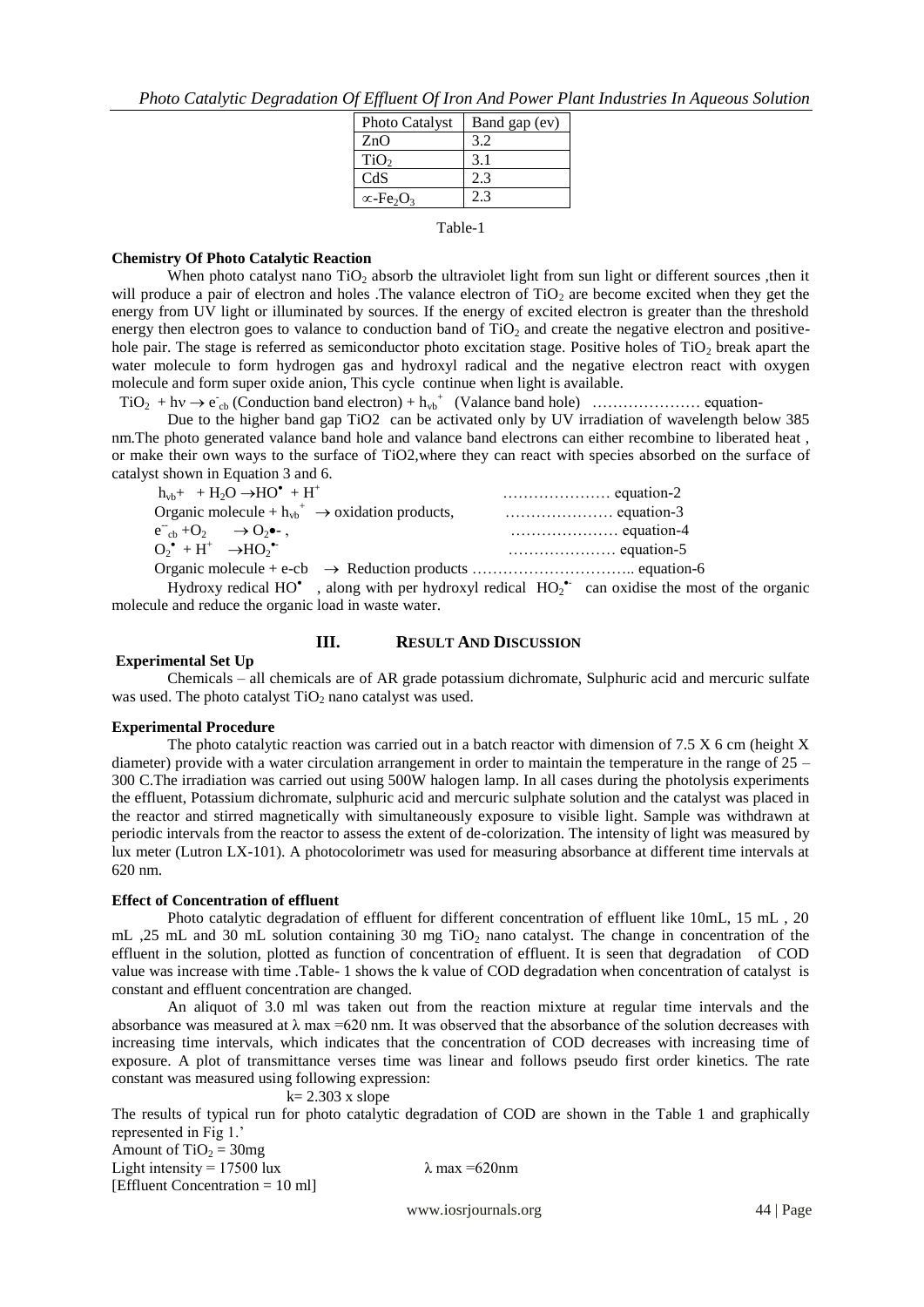|                                            | по редтавшим от прием от нои платомет и ваш твакон ез не прием |        |  |
|--------------------------------------------|----------------------------------------------------------------|--------|--|
| Sample Concentration In $mL$   K value/sec |                                                                |        |  |
|                                            |                                                                | 94.95  |  |
|                                            |                                                                | 140.78 |  |
|                                            |                                                                |        |  |

*Photo Catalytic Degradation Of Effluent Of Iron And Power Plant Industries In Aqueous Solution* 

Table 1- Effect of sample concentration

25 163.98 30 177.1836



#### **Effect of Concentration of catalyst**

The effect of concentration of catalyst on the rate of photo catalytic degradation was observed by taking different concentrations of catalyst and effluent concentration was constant. The results are reported in the table 2. It is obvious to expect increase in reaction rate. It is evident that as the concentration of catalyst was increased, the rate of photo catalytic degradation of COD was increased.

From the experimental result we have observed that the decrease of k value with increase in initial concentration of the sample and vice versa can be attributed to the decrease in the path length of photon entering the solution due to impermeability of the solution. At low concentration the reverse effect observed, hereby increasing the number of photon absorption by the catalyst. This decreasing phenomenon can further be explained in terms of the increase in requirement of catalysts surface for the increased concentration of the sample. But here the amount of catalyst had been kept constant. Hence the relative number of  $O_2^*$  and OH<sup>\*</sup> radicals formed on the surface of TiO<sub>2</sub> are also constant. As a result the relative number of  $O_2^*$  and OH<sup>\*</sup> attacking the organic molecule with increasing initial concentration of the catalyst. The plot of C0 Vs k should yield a straight line. The kr and k values were calculated from slope of the straight line and intercept respectively. Amount of TiO<sub>2</sub> =  $30mg$ ,  $60mg$ ,  $90mg$ ,  $120mg$ ,  $150mg$ 

| Catalyst In mg | K Value/sec |
|----------------|-------------|
| 30             | 94.955      |
| 60             | 86.8092     |
| 90             | 69.377      |
| 120            | 66.787      |
| 150            | 59.1111     |



Table 2 - Effect of catalyst concentration

#### **Effect of sample concentration on reaction rate.**

In X axis represent the Time and Y axis % transmittance.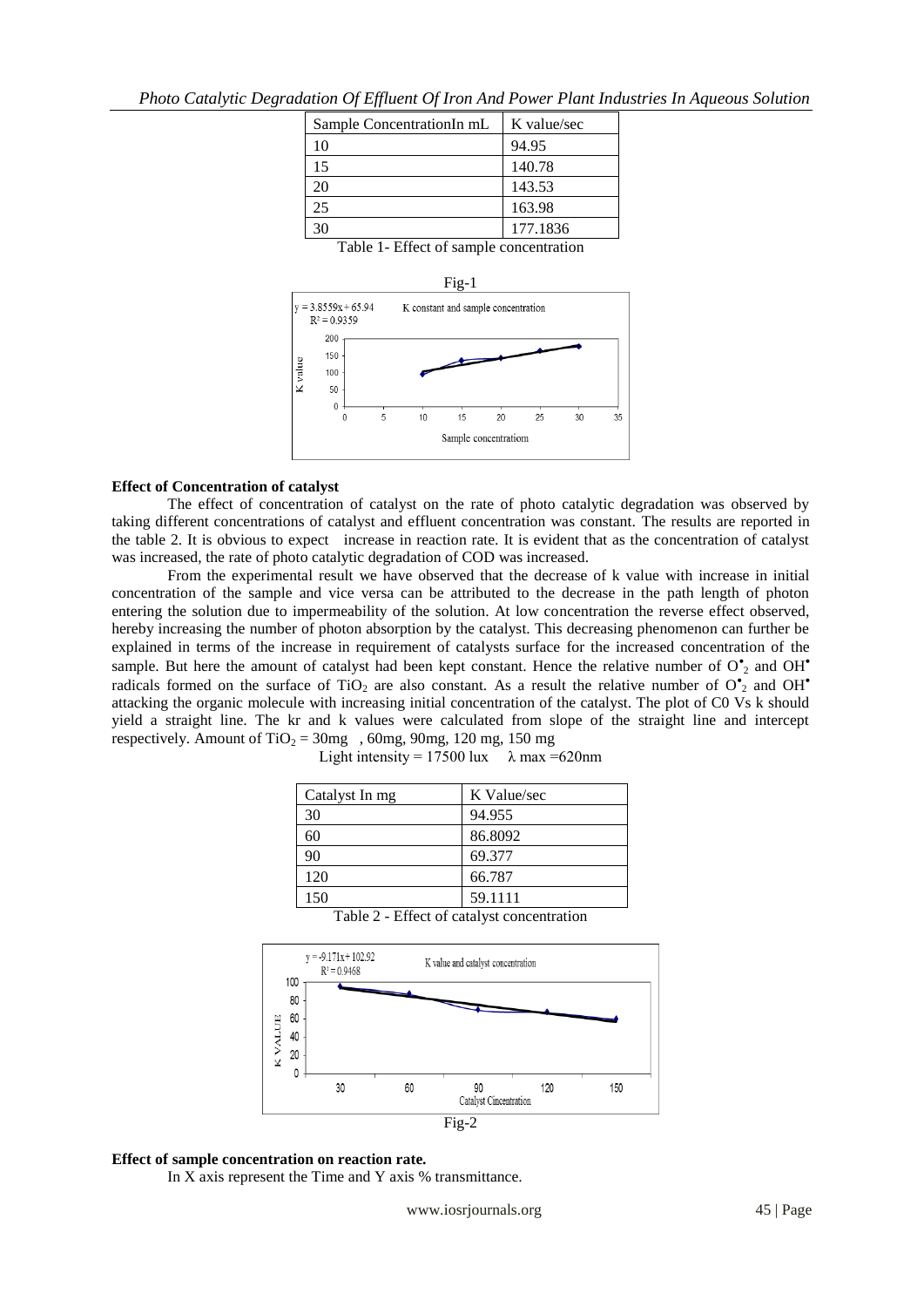









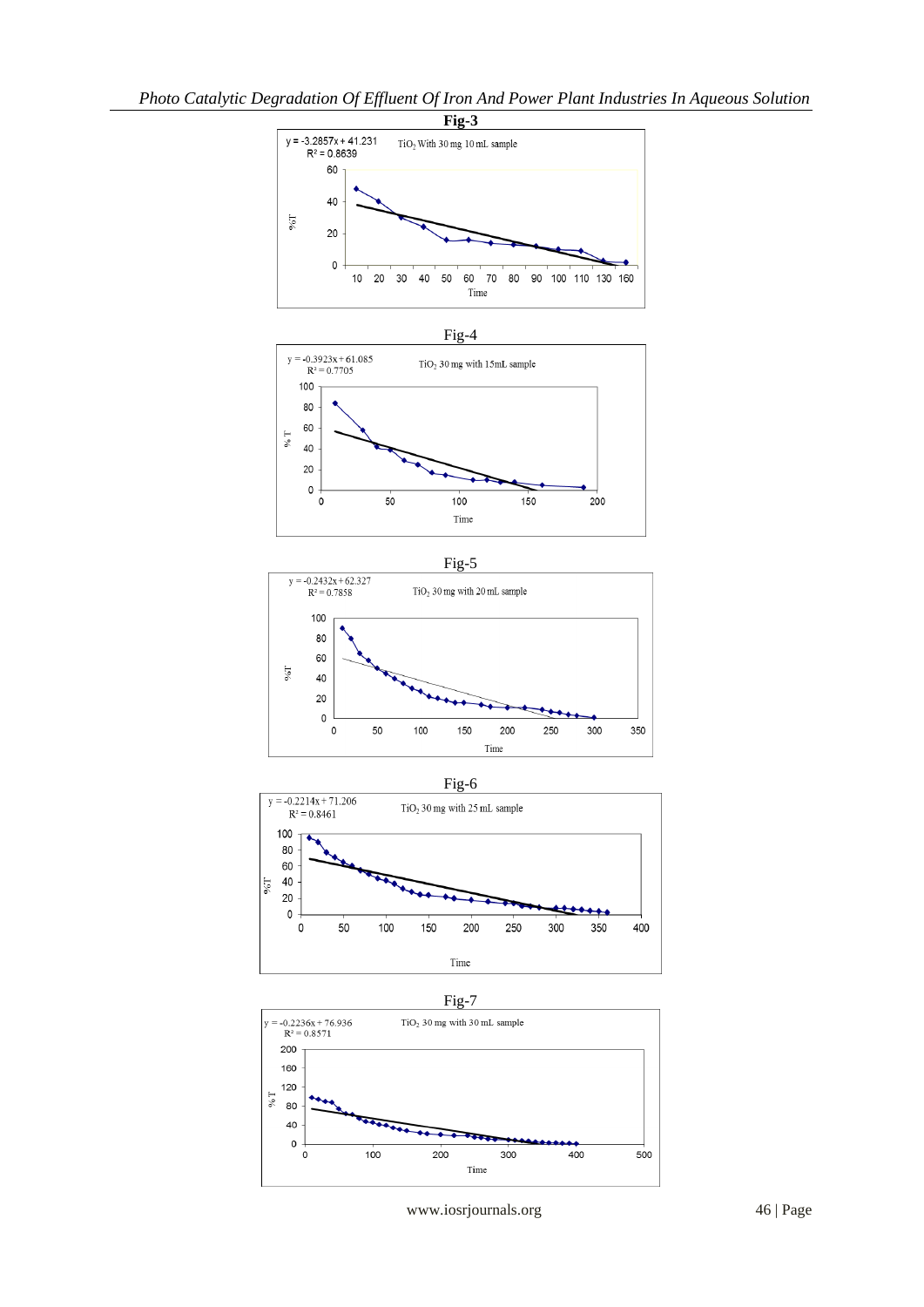# **Effect of Catalyst concentration on reaction rate**